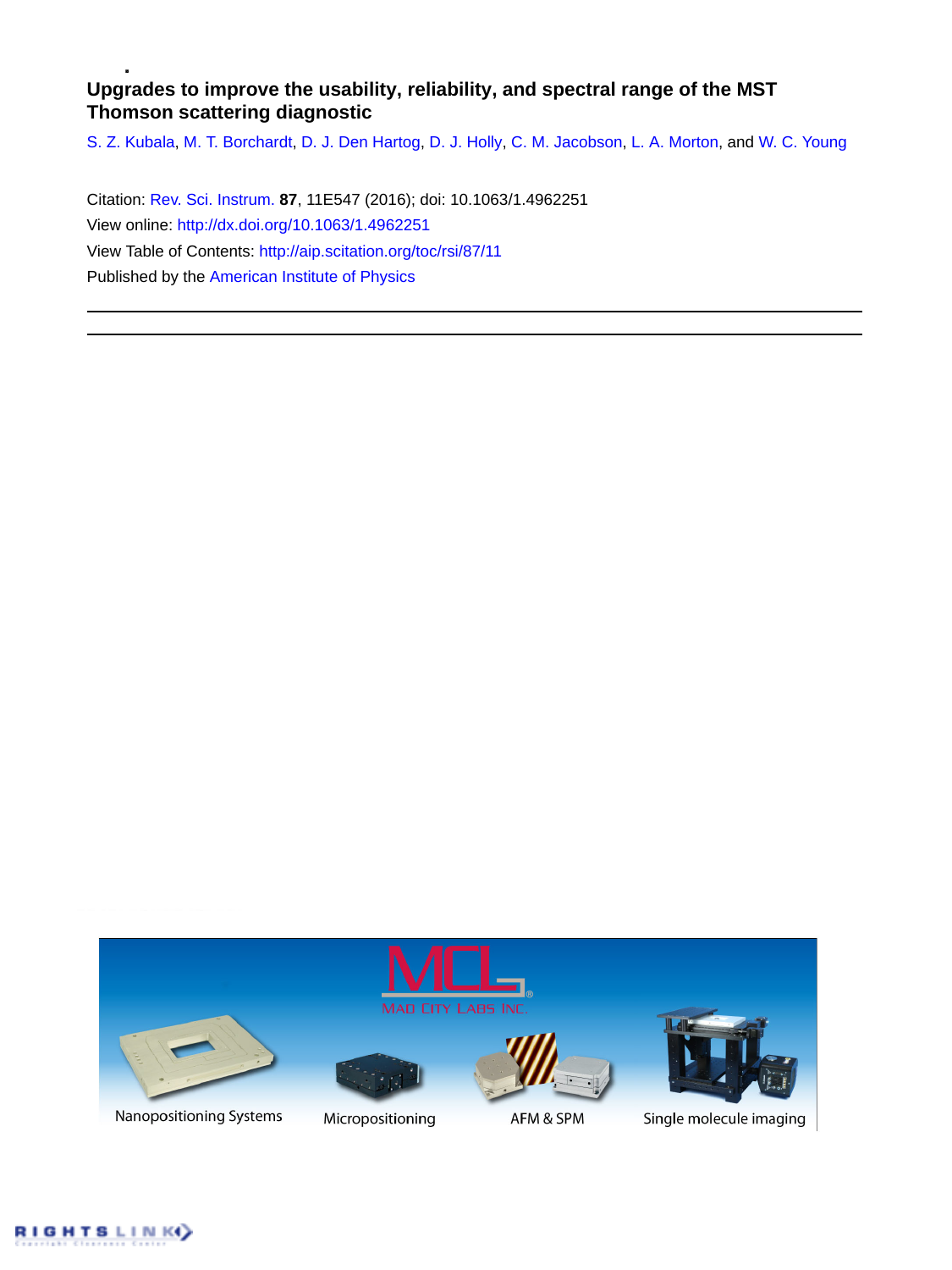

# **[Upgrades to improve the usability, reliability, and spectral range](http://dx.doi.org/10.1063/1.4962251) [of the MST Thomson scattering diagnostic](http://dx.doi.org/10.1063/1.4962251)**

S. Z. Kubala,<sup>[a\)](#page-1-0)</sup> M. T. Borchardt, D. J. Den Hartog, D. J. Holly, C. M. Jacobson, L. A. Morton, and W. C. Young *Department of Physics, University of Wisconsin-Madison, Madison, Wisconsin 53706, USA*

(Presented 8 June 2016; received 6 June 2016; accepted 23 August 2016; published online 13 September 2016)

The Thomson scattering diagnostic on MST records both equilibrium and fluctuating electron temperature with a range capability of 10 eV–5 keV. Standard operation with two modified commercial Nd:YAG lasers allows measurements at rates of 1 kHz–25 kHz. Several subsystems of the diagnostic are being improved. The power supplies for the avalanche photodiode detectors (APDs) that record the scattered light are being replaced to improve usability, reliability, and maintainability. Each of the 144 APDs will have an individual rack mounted switching supply, with bias voltage adjustable to match the APD. Long-wavelength filters (1140 nm center, 80 nm bandwidth) have been added to the polychromators to improve capability to resolve non-Maxwellian distributions and to enable directed electron flow measurements. A supercontinuum (SC) pulsed white light source has replaced the tungsten halogen lamp previously used for spectral calibration of the polychromators. The SC source combines substantial brightness produced in nanosecond pulses with a spectrum that covers the entire range of the polychromators. *Published by AIP Publishing.* [\[http:](http://dx.doi.org/10.1063/1.4962251)//[dx.doi.org](http://dx.doi.org/10.1063/1.4962251)/[10.1063](http://dx.doi.org/10.1063/1.4962251)/[1.4962251\]](http://dx.doi.org/10.1063/1.4962251)

### **I. INTRODUCTION**

The MST Thomson scattering (TS) diagnostic uses scattered photon spectra to measure electron temperature fluctuations.<sup>[1](#page-3-0)</sup> Traditionally data have been fit to Maxwellian distributions when determining the temperature. The recent diagnosis of energetic tails in the electron distribution function via MST's fast x-ray detector<sup>[2](#page-3-1)</sup> has motivated adding the capability to appropriately fit non-Maxwellian and shifted distribution functions. The small étendue makes achieving these fits difficult and necessitates the optimization of the polychromator filter set.<sup>[3](#page-3-2)[,4](#page-3-3)</sup> Additionally, to quantify fluctuations and make an uncertainty determination, spectral calibrations that accurately characterize detector response must be regularly performed and checked.<sup>[5](#page-3-4)</sup> A detector's gain is sensitive to temperature and bias voltage variations; consequently, the stability of these conditions is crucial. $6,7$  $6,7$ 

A hardware upgrade to the power supplies that bias the detectors of the system will be discussed in Section [II.](#page-1-1) Section [III](#page-2-0) will cover the enhancement of the system's capability to diagnose directed electron flows. Section [IV](#page-3-7) will go over improvements to spectral calibrations. The paper ends with a summary of the results and the conclusions drawn from these results.

### <span id="page-1-1"></span>**II. HARDWARE UPGRADES TO DETECTION SYSTEM**

The overall objective of this upgrade was to improve the maintainability, reliability, and usability of the detection

system. The panel that (i) acts as an interface between the avalanche photodiode detectors (APDs) and the digitizers and detector power supplies, (ii) contains circuitry for the power supply that biases the APDs, and (iii) sets the gains for the detectors will be removed in favor of a single cable feedthrough. Therefore, cables can pass unbroken to their destination, improving the fidelity of the signal traveling from the detectors to the digitizers. To compensate for the loss of function (ii) listed above, each APD will be powered from its own power supply. This increased modularity will improve the flexibility and robustness of the system. Function (iii) will be eliminated so that the gains can only be adjusted by altering an APD's pre-amplifier circuit.

An APD requires three operating voltages: +8 V, −8 V, and a high voltage (HV) bias in the range 2[7](#page-3-6)0 V-420 V. $6,7$  $6,7$ Each APD in the system will be powered from its own HV power supply. These HV power supplies will be housed in a rack and will be powered from a bus that distributes  $+8$  V and −8 V to each HV power supply unit. Each unit then in turn outputs +8 V, −8 V, and HV bias to its respective APD.

The HV power supply circuit diagram was adapted from a diagram in Ref. [8.](#page-3-8) The HV power supply design employs a switching regulator with controlled transition times that efficiently reduce the high-frequency harmonic while boosting the input voltage (5 V after 8 V is fed into a 5 V regulator) to HV. A resonant Royer converter further reduces noise by minimizing the high-frequency harmonic in the power drive stage.<sup>[8](#page-3-8)</sup> Fig. [1](#page-2-1) graphically depicts the flow of the circuit of the HV power supply and the [supplementary material](ftp://ftp.aip.org/epaps/rev_sci_instrum/E-RSINAK-87-274693) includes its circuit diagram.

It was determined that the stability requirement for the HV bias was less than 123 mV variation. This value was obtained from the temperature stability requirement imposed during spectral calibrations and the APD's temperature coefficient

<span id="page-1-0"></span>Note: Contributed paper, published as part of the Proceedings of the 21st Topical Conference on High-Temperature Plasma Diagnostics, Madison, Wisconsin, USA, June 2016. <sup>a)</sup>skubala@wisc.edu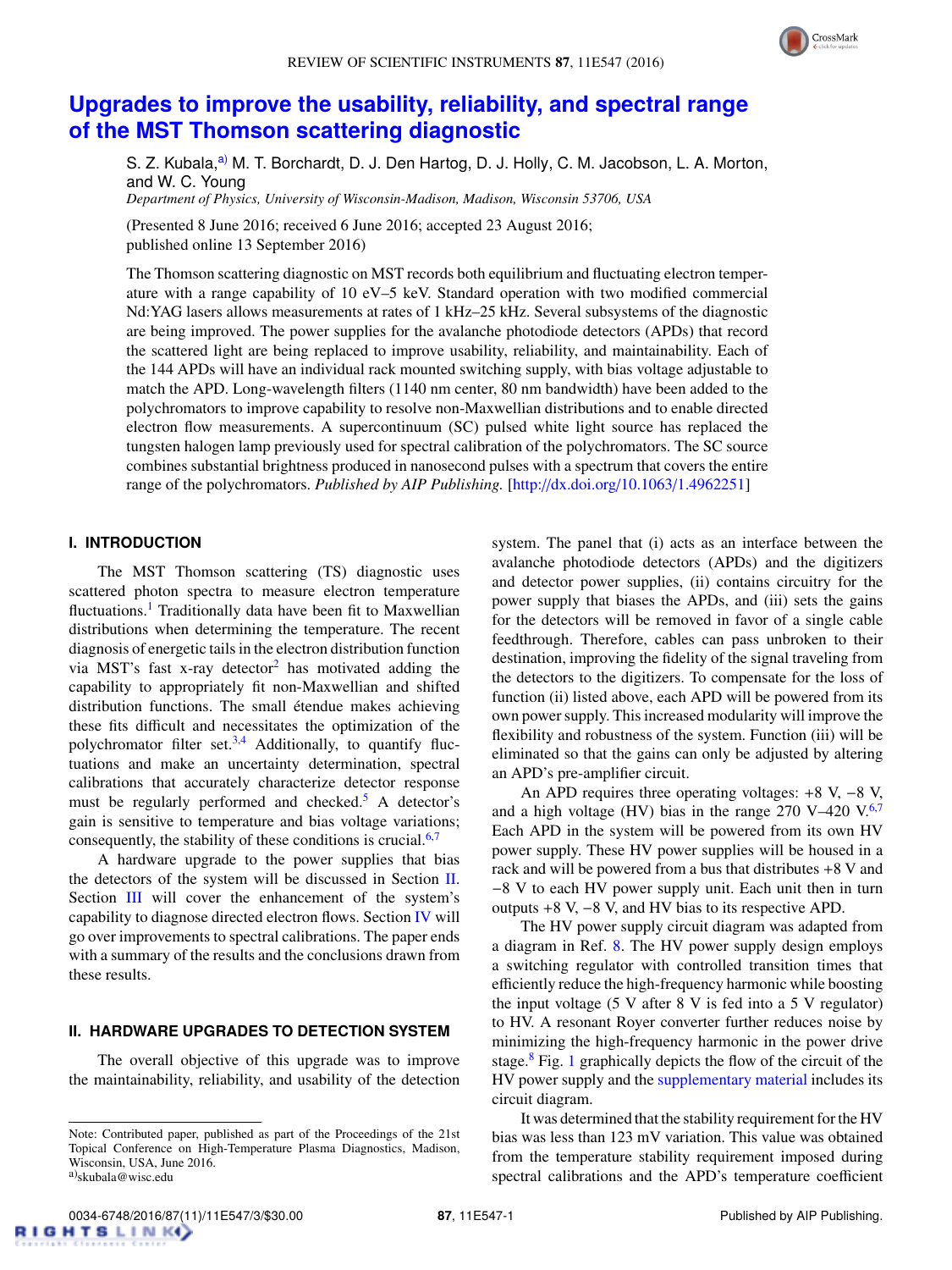<span id="page-2-1"></span>

FIG. 1. Block diagram depiction of upgraded APD bias power supply circuit. One HV power supply module will power one APD.

for constant gain.<sup>[5](#page-3-4)[,6](#page-3-5)</sup> Fig. [2](#page-2-2) shows results from long-time scale (duration of a typical run day) and short-time scale stability tests. These data indicate that the HV power supply meets the stipulated stability requirement.

Additionally, the noise output of a detector biased with an upgraded power supply was tested. The signal to noise ratio (SNR) for each APD is given by

$$
SNR = \sqrt{\frac{N * QE}{F}},
$$

where *N* is the number of photons detected, *QE* is the quantum efficiency, and *F* is the noise enhancement factor beyond

<span id="page-2-2"></span>

FIG. 2. The absolute value of the change in output voltage from the starting voltage is plotted over time. The long term stability data show that a warm up period is needed during which the voltage fluctuates by a relatively large amount for around two hours. The short time scale stability data were taken during the relatively stable region  $(t_0 = 315 \text{ min})$ . Both sets of data indicate that the stability requirement is satisfied.

Poisson statistics. The ratio *<sup>F</sup>*/*QE* is given by

$$
\frac{F}{QE} = N_{\rm APD} \frac{\sigma_{\rm pulsed}^2 - \sigma_{\rm dark}^2}{S_{\rm APD}^2},
$$

where  $\sigma_{\text{pulsed}}^2$  is the variance while the light source is pulsed, σ the signal of the APD.[5](#page-3-4) Therefore, to determine if the use of  $\frac{2}{\text{dark}}$  is the variance when the light source is off, and  $S_{\text{APD}}$  is upgraded HV power supplies resulted in a lower SNR, the dark variance of an APD was measured. The dark variance was the same for an APD biased with existing and new power supplies. In summary, the noise level and stability requirements on the upgraded power supplies are met.

#### <span id="page-2-0"></span>**III. CAPABILITY TO RESOLVE DIRECTED ELECTRON FLOWS**

Polychromators are employed by MST's TS system to partition scattered light by wavelength. Six of the polychromators use eight channels while the remaining use six channels. In both cases, the filter set typically used covers from approximately 715 nm–1065 nm. The scattered light signal collected by the detectors can then be fit to an expected spectral density profile, using  $\chi^2$  minimization to yield the best fit and<br>the corresponding best estimate of the electron temperature.<sup>4</sup> the corresponding best estimate of the electron temperature.<sup>[4](#page-3-3)</sup> While the system is set up so that it can effectively detect standard Maxwellian distribution functions, if the distribution function is shifted (as it would be for a directed electron flow) or non-Maxwellian, a longer-wavelength filter would provide the additional data necessary to fit such a distribution. The further the filter is placed from the laser line at 1064 nm, the better the capability to distinguish between non-Maxwellian and shifted Maxwellian distributions. Without this, fits to these two types of distributions could yield similar  $\chi^2$  values. Using simulations that accounted for the diminished response of the simulations that accounted for the diminished response of the APDs at longer wavelengths, 1140/80 nm filters were selected and added to the filter set of eight polychromators, seven sixchannel and one eight-channel.

Fig. [3](#page-2-3) shows the instrument function (as defined in Ref. [5\)](#page-3-4) of a six-channel polychromator where the long-wavelength

<span id="page-2-3"></span>

FIG. 3. Instrument function of a six-channel polychromator with a filter set that includes the long-wavelength, 1140/80 nm filter measured with supercontinuum light source. The dip around 910 nm is due to impurities in the fiber that couples the light source to the polychromator.